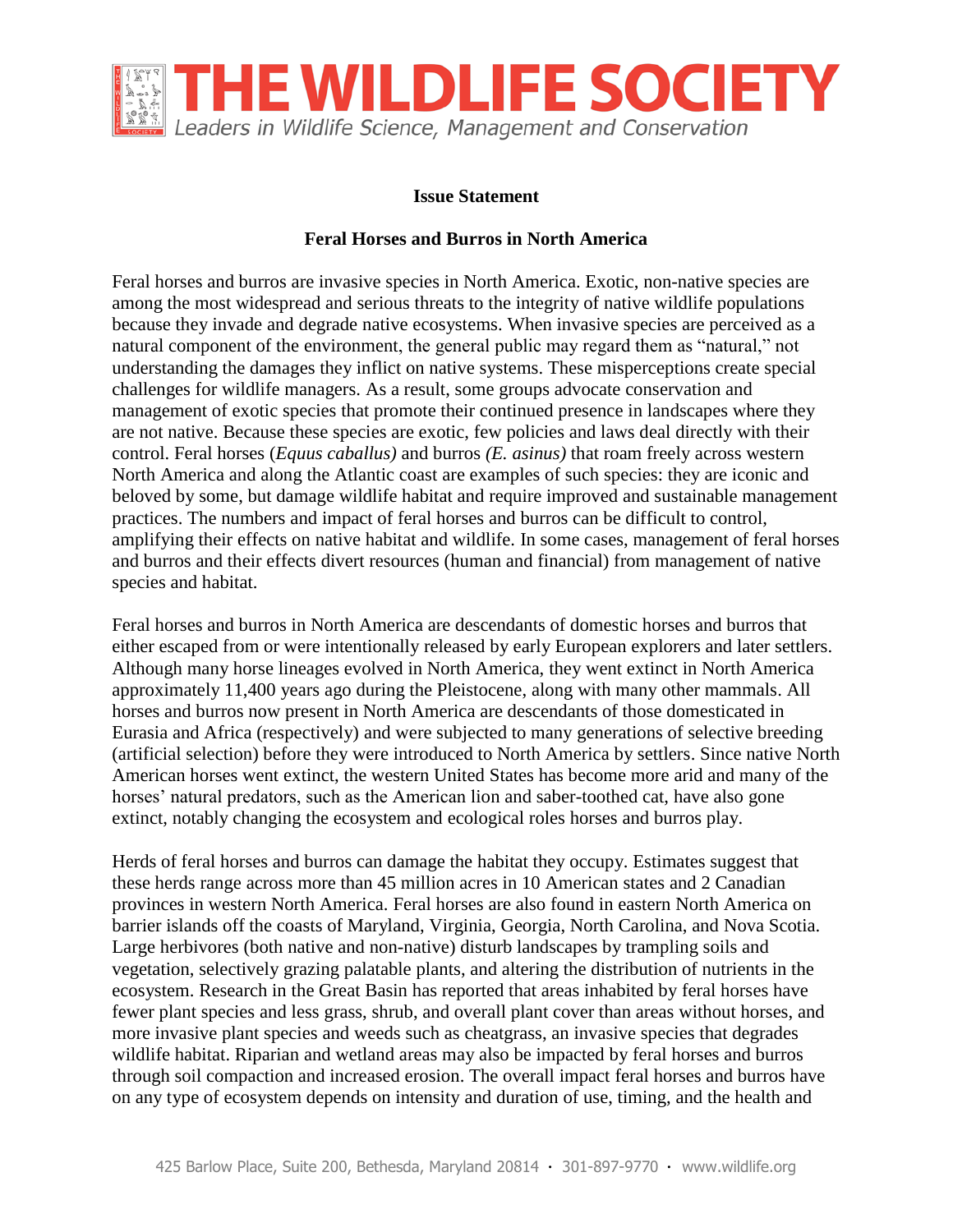resilience of the area. Where feral horse and burro density is high, lands are degraded, water resources are limited, and native species are already stressed, impacts can be substantial.

When feral horses and burros are introduced to an ecosystem, much of the native habitat is used by these non-native grazers. Free-ranging horses typically use higher elevations and steeper slopes than cattle, often moving to higher elevations for grazing, defense, and temperature control. Because of horses' flexible lips and long incisors, they are able to crop vegetation close to the soil surface, which can delay re-growth of grazed plants. The digestive systems of burros and horses dictate that they must ingest more forage per unit of body mass than any other largebodied grazer in western North America. Feral horses are also dominant among native Great Basin ungulates in social interactions, notably at watering areas. There may not be aggressive behavior among horses, deer, and bighorn sheep (*Ovis canadensis*), but the presence of horses can affect the distribution of native species and their use of the habitat.

The diet of feral burros overlaps a great deal with that of bighorn sheep and uncontrolled burro populations have been predicted to lead to greater competition for forage and a decline in the populations of bighorn sheep and other native animals. Burros have one of the most-inclusive diets of large mammals. Given the climates that their ancestors inhabited, extant burros typically live in the hotter, drier ecosystems of North America. In those systems, rainfall is so scant that annual productivity is very low, and recovery from disturbance has been reported to require decades to centuries, depending on the type, intensity, and duration of the disturbance.

The small reptiles and mammals in the western North American ecoregion that depend on burrows and brush cover to survive and breed are lower in species diversity and less abundant in horse- and burro-occupied sites. These reptiles and mammals are an important component of the ecology of desert systems because they are a link in the food web, and perform numerous critical ecosystem functions (e.g. prey base, nutrient cycling, seed dispersal, insect control).

A variety of management practices have been in use since Congress passed the Wild Free-Roaming Horses and Burros Act in 1971, which guides management of feral horses and burros on Bureau of Land Management (BLM) and U.S. Forest Service lands in the western U.S. Existing management practices include: periodic population counts and rapid assessments of ecosystem status to determine where overpopulation exists; roundups to capture and transport animals; use of contraception to reduce productivity; adoption of animals to private owners; and the humane euthanasia of old, ailing, or unadoptable animals. However, management involving euthanasia, and sometimes roundups, is severely restricted by public opinion. While the public and interest groups express concern for the affected horses and burros, they often fail to consider the conservation of native plants and animals in the ecosystem, and the likelihood that horses and burros will die from starvation, thirst, and exposure when their numbers exceed the carrying capacity of the region.

Due to public opinion, animals passed over for adoption are not euthanized; instead, they are placed into short- or long-term holding facilities. The number of animals adopted annually has declined in recent years, necessitating additional holding facilities. In turn, program costs are rising to unsustainable levels and diverting funding that could be used to manage and sustain habitats for native wildlife. Sound, scientifically-based feral horse and burro management practices should be employed to conserve the highly sensitive arid and semiarid ecosystems of the West and keep taxpayer costs to an acceptable level.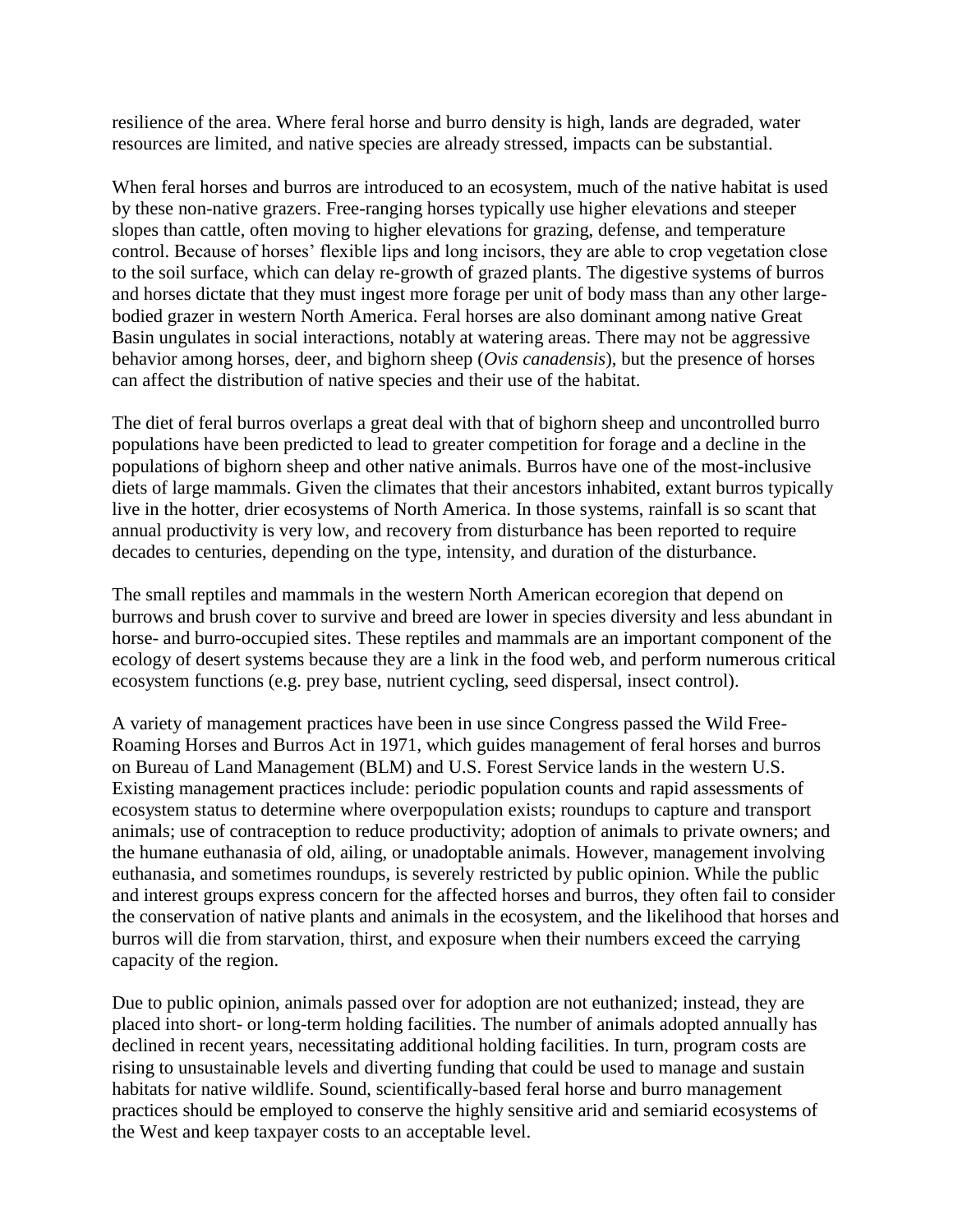The policy of The Wildlife Society regarding feral horses and burros is to:

- 1. Encourage the BLM and U.S. Forest Service to place primary emphasis upon the habitat needs of native wildlife and plants when developing, revising, and implementing herd management plans and to include wildlife biologists with differing areas of expertise on planning teams.
- 2. Encourage the U.S. Fish and Wildlife Service and National Park Service to remove feral horses and burros from all refuges and parks to protect wildlife and their habitat, historic and archaeological resources, and other trust values.
- 3. Encourage the BLM to eliminate feral horse and burro populations in Herd Areas that have been determined to have insufficient habitat resources necessary to sustain healthy horse populations.
- 4. Recommend that BLM and other responsible agencies direct adequate attention and resources toward accurately and precisely identifying the impacts of feral horses and burros on wildlife populations, habitats, and other natural resources managed for public benefit by 1) developing and implementing appropriate survey and removal methodology 2) conducting surveys and removals in a timely manner to minimize impacts on natural resources that can result from the overpopulation of feral horses and burros and 3) identifying and mitigating impacts on perennial and ephemeral riparian and wetland habitats, upland habitats, and threatened, endangered, and special status species of wildlife. Inventories should be performed using scientifically-based abundance estimation techniques that quantify population size and associated estimate error.
- 5. Support the use of roundups to remove feral horses and burros from rangeland while simultaneously seeking opportunities to improve the knowledge and use of the best and most humane capturing and handling methods.
- 6. Recognize that adoption programs are a socially acceptable method for removal and relocation of feral horses and burros, but that the pool of possible adopters is declining and adoption is not a viable long-term solution to overpopulation.
- 7. Support euthanasia as a humane method for removal of old, ailing, or unadoptable feral horses and burros and as a possible method to control population size.
- 8. Recognize that no feral horse or burro management plan should depend solely on fertility control given the uncertainty, logistical difficulty, and great expense that still exist regarding these methods.
- 9. Support increased funding for scientifically-defensible assessments of ecosystem conditions and interactions between feral horses and burros and native wildlife used to make decisions related to feral horses or burro management. Such assessments should consider the welfare of the feral horses and burros, and the ability of the system to conserve native plant and animal populations and provide ecosystem services such as clean air, clean water, and carbon sequestration.